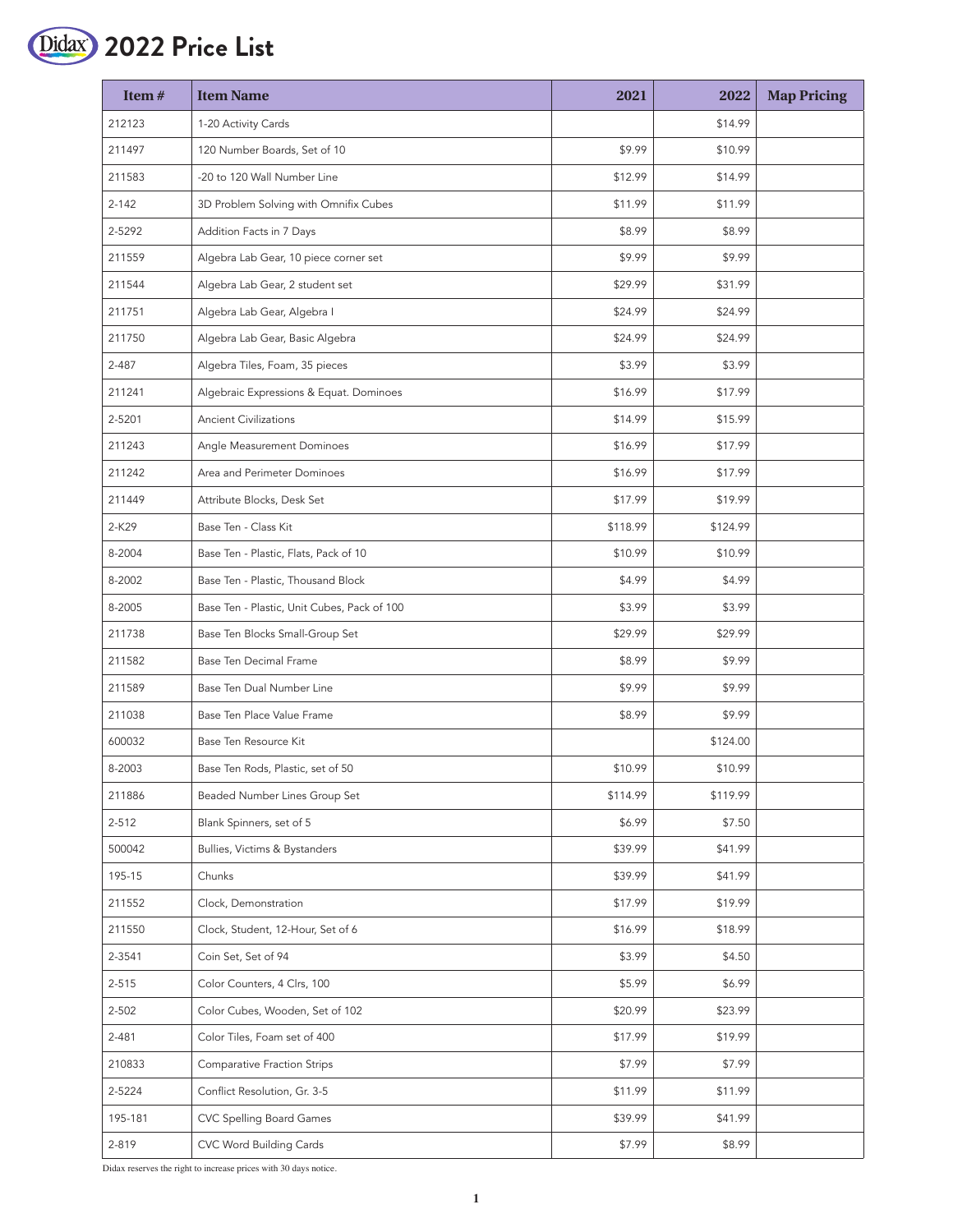

| Item $#$  | <b>Item Name</b>                                  | 2021     | 2022     | <b>Map Pricing</b> |
|-----------|---------------------------------------------------|----------|----------|--------------------|
| 212119    | Demonstration Magnetic Dry-Erase 120 Number Board |          | \$19.99  |                    |
| 211758    | Demonstration Magnetic Dry-Erase Coordinate Grid  | \$19.99  | \$19.99  |                    |
| 212120    | Demonstration Magnetic Dry-Erase Graphing Grid    |          | \$19.99  |                    |
| 211498    | Desktop Place Value Cards, set of 10              | \$12.99  | \$13.99  |                    |
| 211396    | Dice Activities for Algebraic Thinking            | \$16.99  | \$17.99  |                    |
| 211334    | Dice Activities for Division                      | \$16.99  | \$17.99  |                    |
| 215295    | Dice Activities for Math                          | \$16.99  | \$17.99  |                    |
| 211096    | Dice Activities for Mathematical Thinking         | \$16.99  | \$17.99  |                    |
| 210907    | Dice Activities for Multiplication                | \$16.99  | \$17.99  |                    |
| 211222    | Dice Activities for Subtraction                   | \$16.99  | \$17.99  |                    |
| 211392    | Dice Activities for Time and Money                | \$16.99  | \$17.99  |                    |
| 211885    | Dice Games for Multiplication Mastery             | \$19.99  | \$19.99  |                    |
| $2 - 672$ | Dot Dice, Foam, set of 144                        | \$39.99  | \$42.99  |                    |
| 2-670     | Dot Dice, Foam, set of 6                          | \$1.99   | \$2.25   |                    |
| 211270    | Draw & Solve Word Problems, Grade 1               | \$14.99  | \$14.99  |                    |
| 211268    | Draw & Solve Word Problems, Grade 2               | \$14.99  | \$14.99  |                    |
| 211269    | Draw & Solve Word Problems, Grade 3               | \$10.99  | \$10.99  |                    |
| 211273    | Draw & Solve Word Problems, Kindergarten          | \$10.99  | \$10.99  |                    |
| 2-5101    | Early Skills: Cutting Activities                  | \$7.99   | \$8.99   |                    |
| 211731    | Exploring Measurement Concepts, Grades 2-3        | \$14.99  | \$14.99  |                    |
| 211266    | Exploring Measurement Concepts, Grades K-1        | \$14.99  | \$14.99  |                    |
| 2-496     | <b>Fraction Circles</b>                           | \$8.99   | \$9.99   |                    |
| 2-485     | Fraction Circles, Foam                            | \$3.99   | \$3.99   |                    |
| 2-505     | Fraction Dice, 6 Pcs                              | \$3.99   | \$4.50   |                    |
| $2 - 472$ | Fraction Dice, Foam, set of 5                     | \$1.99   | \$1.99   |                    |
| 211187    | Fraction Games & Activities with Dice             | \$16.99  | \$17.99  |                    |
| 211897    | Fraction Kit, Elementary                          | \$199.99 | \$199.99 |                    |
| 211791    | Fraction Number Line Flip Book                    | \$7.99   | \$8.99   |                    |
| 2-484     | Fraction Squares, Foam, set of 51 pcs             | \$3.99   | \$3.99   |                    |
| 2-495     | Fraction Squares, Plastic, set of 51 pcs          | \$8.99   | \$9.99   |                    |
| 211761    | Fraction Tile Number Line Set                     | \$42.99  | \$44.99  |                    |
| 211760    | Fractions Made Easy, Grade 3                      | \$14.99  | \$15.99  |                    |
| 211240    | Fractions Made Easy, Grade 4                      | \$12.99  | \$13.99  |                    |
| 2-4221    | Fractions With Tangrams                           | \$8.99   | \$9.99   |                    |
| $2 - 420$ | Geoboard 6 inch Single, Two Sided                 | \$3.99   | \$4.50   |                    |
| 2-430     | Geoboard Group Set of 6                           | \$19.99  | \$19.99  |                    |
| 2-501     | Geometric Solids, Foam, 12 pcs                    | \$17.99  | \$19.99  |                    |
| 2-516     | Geomirror, 6X4 inch                               | \$3.99   | \$4.50   |                    |
| 211226    | Giant Two-Color Counters                          | \$19.99  | \$21.99  |                    |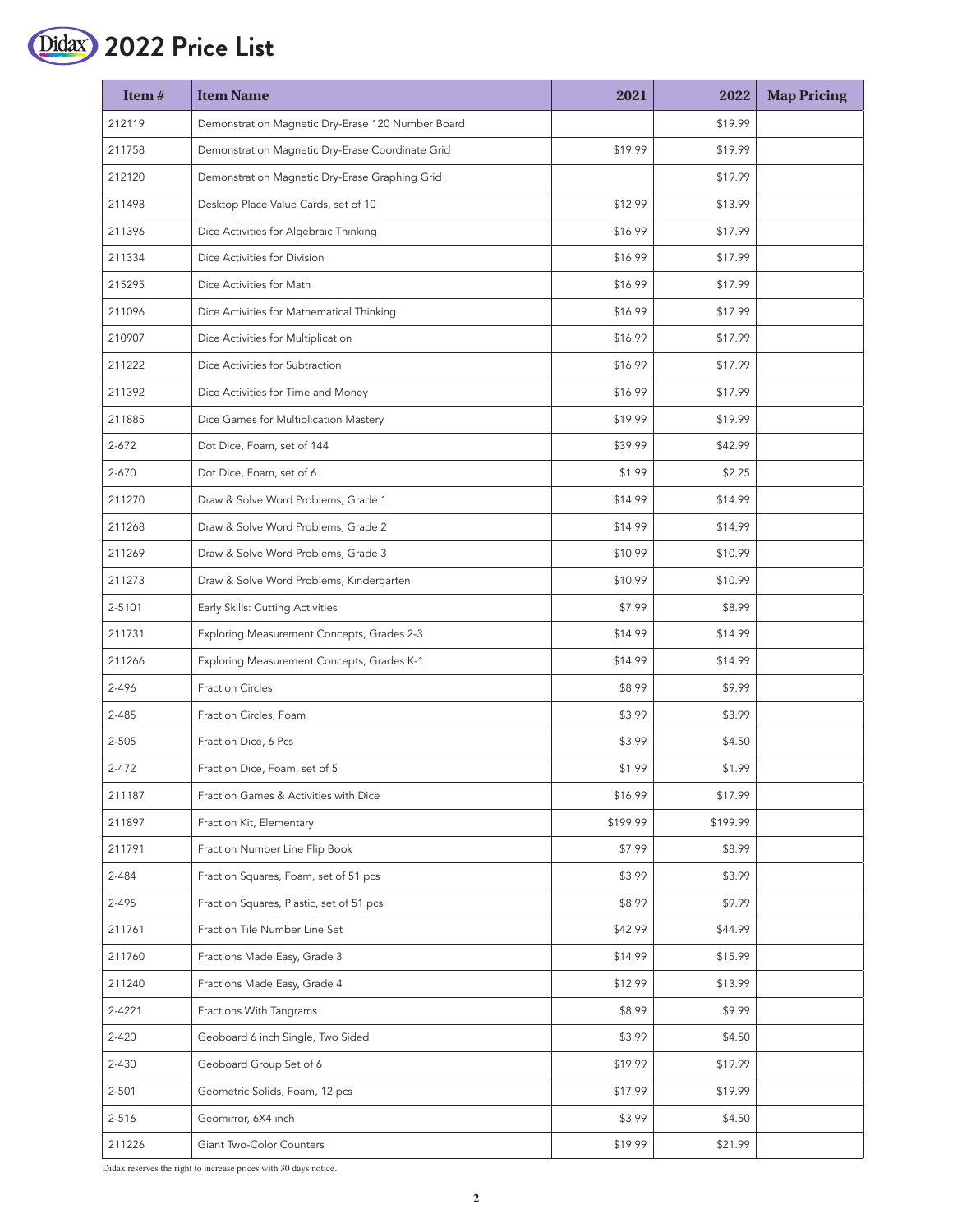

| Item#     | <b>Item Name</b>                                    | 2021     | 2022     | <b>Map Pricing</b> |
|-----------|-----------------------------------------------------|----------|----------|--------------------|
| 211964    | Go Figure! Advanced                                 | \$15.99  | \$15.99  |                    |
| 211963    | Go Figure! Basic                                    | \$9.99   | \$10.99  |                    |
| 2-9501    | Hands-on Algebra Classroom Kit                      | \$114.99 | \$124.99 |                    |
| 211431    | Hands-On Math Base Ten Blocks                       | \$8.99   | \$9.99   |                    |
| 211333    | Hundred Board Book, Grades Pre-K-2                  | \$16.99  | \$16.99  |                    |
| 2-419     | Hundreds Boards, set of 10                          | \$9.99   | \$10.99  |                    |
| 600031    | Integer Activity Kit                                |          | \$89.00  |                    |
| 211882    | Integer Beaded Number Line Set                      | \$45.99  | \$48.99  |                    |
| 211891    | Integer Operations Activity Set                     | \$44.99  | \$44.99  |                    |
| 211883    | Integer Operations Mats, set of 10                  | \$19.99  | \$21.99  |                    |
| 211445    | Interlocking Base Ten Blocks, 121 pcs               | \$22.99  | \$25.99  |                    |
| 211265    | Jumbo Alphabet Unifix Cubes, Set of 30              | \$14.99  | \$15.99  |                    |
| 211444    | Jumbo Place Value Dice                              | \$8.99   | \$9.99   |                    |
| 211255    | Jumbo Unifix Cubes, set of 20                       | \$9.99   | \$10.99  |                    |
| 212122    | Jumbo Unifix PreK Math Activity Cards               |          | \$19.99  |                    |
| 212121    | Jumbo Unifix PreK Math Activity Kit                 |          | \$29.99  |                    |
| 211629    | Linear Graphs Algebra Card Game                     | \$12.99  | \$12.99  |                    |
| 211060    | Linking Cubes, 1 Inch, 50 pcs                       | \$12.99  | \$12.99  |                    |
| 211588    | Magnetic Base Ten Place Value Set                   | \$14.99  | \$14.99  |                    |
| 211308    | <b>Magnetic Decimal Tiles</b>                       | \$19.99  | \$20.99  |                    |
| 211783    | Magnetic Demonstration Clock                        | \$14.99  | \$14.99  |                    |
| 211035    | Magnetic Equivalent Fractions                       | \$18.99  | \$18.99  |                    |
| 211024    | Magnetic Fraction Number Line                       | \$16.99  | \$17.99  |                    |
| 211306    | <b>Magnetic Fraction Tiles</b>                      | \$19.99  | \$20.99  |                    |
| 211742    | Measurement Kit, Gr 2-3                             | \$129.00 | \$149.00 |                    |
| 211741    | Measurement Kit, Gr K-1                             | \$99.00  | \$129.00 |                    |
| 212125    | Middle School Activity Kit                          |          | \$159.00 |                    |
| 2-5293    | Multiplication Facts in 7 Days                      | \$8.99   | \$8.99   |                    |
| 460262    | Mychron Timers, Set of 12                           | \$88.99  | \$132.99 |                    |
| 460261    | Mychron Timers, Set of 6                            | \$47.99  | \$66.99  |                    |
| 211540    | Nimble with Numbers, 2nd Ed. Gr 1                   | \$24.99  | \$24.99  |                    |
| 211541    | Nimble with Numbers, 2nd Ed. Gr 2                   | \$24.99  | \$24.99  |                    |
| 211542    | Nimble with Numbers, 2nd Ed. Gr 3                   | \$24.99  | \$24.99  |                    |
| 211733    | Number Bonds Activity Cards: Addition & Subtraction | \$12.99  | \$14.99  |                    |
| $2 - 671$ | Number Dice, Foam, set of 6                         | \$1.99   | \$2.25   |                    |
| 211557    | Number Lines, 0-10 / 0-20, Set of 10                | \$8.99   | \$8.99   |                    |
| 211016    | Number Lines, 0-10, set of 10                       | \$7.99   | \$8.99   |                    |
| 211775    | Number Lines, Blank, set of 10                      | \$9.99   | \$10.99  |                    |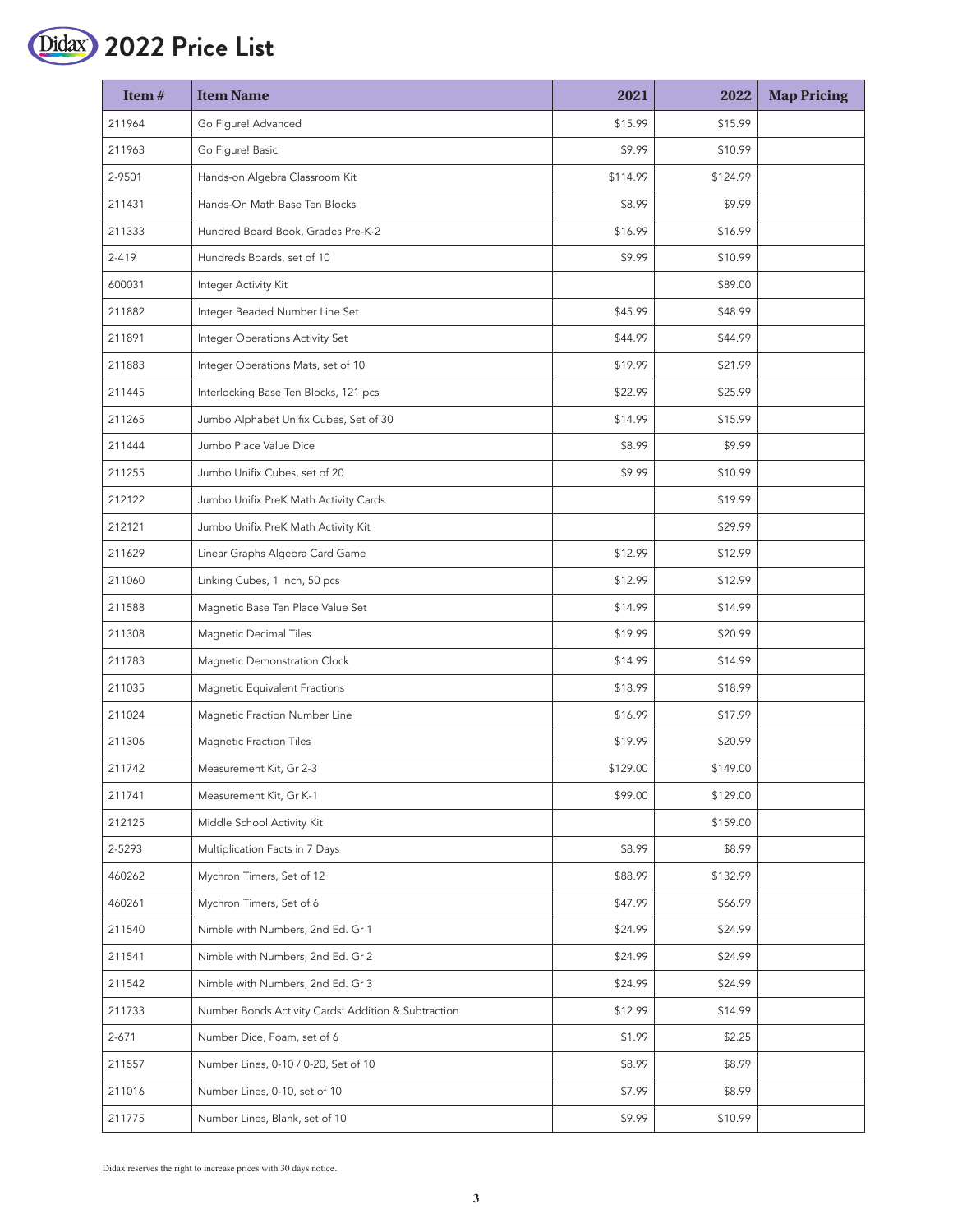

| Item#     | <b>Item Name</b>                                                    | 2021     | 2022     | <b>Map Pricing</b> |
|-----------|---------------------------------------------------------------------|----------|----------|--------------------|
| 211213    | Number Path Floor Mat                                               | \$24.99  | \$26.99  |                    |
| 211773    | Number Path Pocket Chart with Cards                                 | \$25.99  | \$27.99  |                    |
| 211772    | Number Paths, 1-10, Grades Prek-K, Set of 10                        | \$8.99   | \$9.99   |                    |
| 211774    | Number Paths, 1-20, Grades 1-2, Set of 10                           | \$9.99   | \$10.99  |                    |
| 211744    | Number Sleuth: Fluency & Number Sense through Puzzle & Play, Gr 2-3 | \$12.99  | \$14.99  |                    |
| 211745    | Number Sleuth: Fluency & Number Sense through Puzzle & Play, Gr 4-5 | \$12.99  | \$14.99  |                    |
| 211746    | Number Sleuth: Fluency & Number Sense through Puzzle & Play, Gr 6-8 | \$12.99  | \$14.99  |                    |
| $2 - 513$ | Number Spinners, 0-9, Set of 5                                      | \$7.99   | \$8.99   |                    |
| 211014    | Numeral Cards, set of 10                                            | \$19.99  | \$19.99  |                    |
| 210839    | Omnifix Cubes, Set of 100                                           | \$17.99  | \$18.99  |                    |
| 2-4092    | Omnifix Cubes, set of 1000                                          | \$132.99 | \$149.99 |                    |
| 2-4090    | Omnifix Cubes, set of 300                                           | \$48.99  | \$52.99  |                    |
| 2-4091    | Omnifix Cubes, set of 500                                           | \$70.99  | \$79.99  |                    |
| $2 - 473$ | Operation Dice, Foam, set of 6                                      | \$2.99   | \$2.99   |                    |
| 211732    | Parts of 120 Board Activity Cards                                   | \$9.99   | \$9.99   |                    |
| 211307    | Pattern Blocks, Wooden, 250                                         | \$24.99  | \$26.99  |                    |
| 211293    | PEMDice Order of Operations Game                                    | \$12.99  | \$13.99  |                    |
| $2 - 415$ | Pentomino Group Set, 6 Sets                                         | \$21.99  | \$24.99  |                    |
| 2-4151    | Pentomino Single Set, Plastic                                       | \$3.99   | \$4.50   |                    |
| 211343    | Pet Counters, Set of 72                                             | \$18.99  | \$20.99  |                    |
| 211884    | Place Value Flip Stand                                              | \$14.99  | \$14.99  |                    |
| 211451    | Place Value Number Structure Set                                    | \$27.99  | \$27.99  |                    |
| 2-867     | Place Value Safari                                                  | \$28.99  | \$29.99  |                    |
| 211258    | Place Value Sliders - Ones to Millions, set of 10                   | \$9.99   | \$10.99  |                    |
| 211257    | Place Value Sliders - Ones to Thousands, set of 10                  | \$8.99   | \$8.99   |                    |
| 211259    | Place Value Sliders - Thousandths to Ones, set of 10                | \$8.99   | \$8.99   |                    |
| $2 - 412$ | Plastic Pattern Blocks, .5 CM                                       | \$18.99  | \$19.99  |                    |
| 211524    | Pre-Writing Patterns                                                | \$12.99  | \$12.99  |                    |
| 211279    | Problem Solving Practice Cards, Grade 3                             | \$14.99  | \$14.99  |                    |
| 211280    | Problem Solving Practice Cards, Grade 4                             | \$14.99  | \$14.99  |                    |
| 211281    | Problem Solving Practice Cards, Grade 5                             | \$14.99  | \$14.99  |                    |
| 211503    | Pythagorean Theorem Tile Set                                        | \$8.99   | \$8.99   |                    |
| 211879    | Reading Skills Puzzles: Alphabet                                    | \$11.99  | \$11.99  |                    |
| 211005    | Reading Skills Puzzles: Complete Set                                | \$42.99  | \$44.99  |                    |
| 211296    | Reading Skills Puzzles: Compound Words                              | \$11.99  | \$11.99  |                    |
| 211297    | Reading Skills Puzzles: Consonant Blends and Digraphs               | \$11.99  | \$11.99  |                    |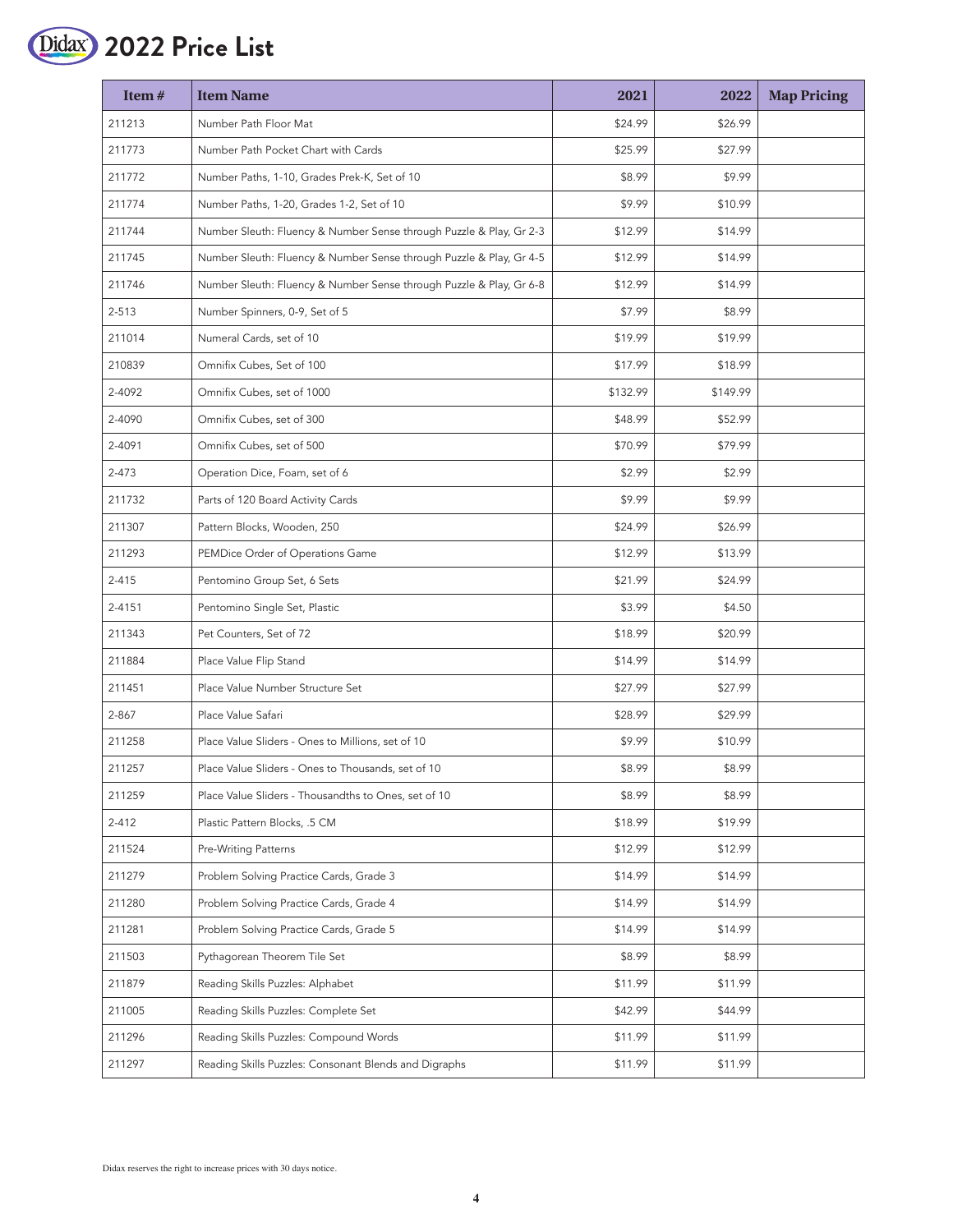

| Item#     | <b>Item Name</b>                                 | 2021     | 2022     | <b>Map Pricing</b> |
|-----------|--------------------------------------------------|----------|----------|--------------------|
| 211298    | Reading Skills Puzzles: Opposites                | \$11.99  | \$11.99  |                    |
| 211295    | Reading Skills Puzzles: Rhyming Words            | \$11.99  | \$11.99  |                    |
| 211370    | Rekenrek - 100-Bead, Group Set                   | \$99.99  | \$119.99 |                    |
| 211256    | Rekenrek - 20 Bead, Group Set                    | \$54.99  | \$59.99  |                    |
| 211961    | Same but Different Cards, 3-5                    | \$14.99  | \$14.99  |                    |
| 211960    | Same but Different Cards, K-2                    | \$14.99  | \$14.99  |                    |
| 2-902     | Sandpaper Letters - Upper and Lowercase Set      | \$29.99  | \$33.99  |                    |
| 210829    | Sandpaper Letters, lowercase                     | \$16.99  | \$17.99  |                    |
| 210830    | Sandpaper Letters, upper case                    | \$16.99  | \$17.99  |                    |
| 211211    | Sandpaper Numerals 0-20                          | \$21.99  | \$21.99  |                    |
| 210828    | Sandpaper Numerals 0-9                           | \$14.99  | \$16.99  |                    |
| 211749    | Slopeometer                                      | \$29.99  | \$29.99  |                    |
| 211898    | Slopeometer and Magnetic Coordinate Grid Set     | \$49.99  | \$49.99  |                    |
| 211766    | SmartFlash Cards - Addition                      | \$9.99   | \$9.99   |                    |
| 211767    | SmartFlash Cards - Multiplication                | \$9.99   | \$9.99   |                    |
| 500063    | Social Skills Board Games, 6                     | \$39.99  | \$42.99  |                    |
| 211015    | Subitizing Activity Cards: Numbers 1-10          | \$7.99   | \$8.99   |                    |
| 211880    | Sum It Up! Sums of 10, 20, 100                   | \$34.99  | \$34.99  |                    |
| 211881    | Sum It Up! Sums of Fractions, Decimals, Integers | \$34.99  | \$34.99  |                    |
| 2-491     | Tangrams Classpack of 30                         | \$30.99  | \$30.99  |                    |
| 2-490     | Tangrams, Plastic, 4 Sets                        | \$4.99   | \$4.99   |                    |
| 211480    | Ten-Frame Cards, 1-50                            | \$6.99   | \$7.99   |                    |
| 211970    | Ten-Frame Cards, Set of 10                       | \$5.99   | \$6.99   |                    |
| 211212    | Ten-Frame Floor Mat with Giant Counters          | \$34.99  | \$36.99  |                    |
| 212116    | Ten-Frames Kit                                   | \$139.99 | \$149.99 |                    |
| 211087    | The Algebra Game: Complete Set Dealer            | \$198.99 | \$149.99 |                    |
| 211757    | The Algebra Game: Conic Sections                 | \$49.99  | \$52.99  |                    |
| 211753    | The Algebra Game: Linear Graphs                  | \$49.99  | \$52.99  |                    |
| 211754    | The Algebra Game: Quadratic Equations Basic      | \$49.99  | \$52.99  |                    |
| 2-5097    | Times Table Challenge                            | \$8.99   | \$8.99   |                    |
| 2-9808    | Transparent Spinners, Set of 5                   | \$6.99   | \$7.50   |                    |
| 211092    | Transportation Counters, Set of 72               | \$18.99  | \$20.99  |                    |
| $2 - 477$ | Two Color Counters, Foam, Set of 200             | \$7.99   | \$9.99   |                    |
| 2-503     | Two-Color Counters, 200 Pcs                      | \$9.99   | \$10.99  |                    |
| 211103    | U.S. Bills, Set of 105                           | \$5.99   | \$6.99   |                    |
| 210838    | Unifix 1-10 Stair                                | \$7.99   | \$8.99   |                    |
| 211250    | Unifix 1-10 Value Boats, set of 10 pieces        | \$9.99   | \$9.99   |                    |
| 211504    | Unifix 1-120 Number Line                         | \$24.99  | \$26.99  |                    |
| 211248    | Unifix Corner Cubes, set of 40                   | \$8.99   | \$8.99   |                    |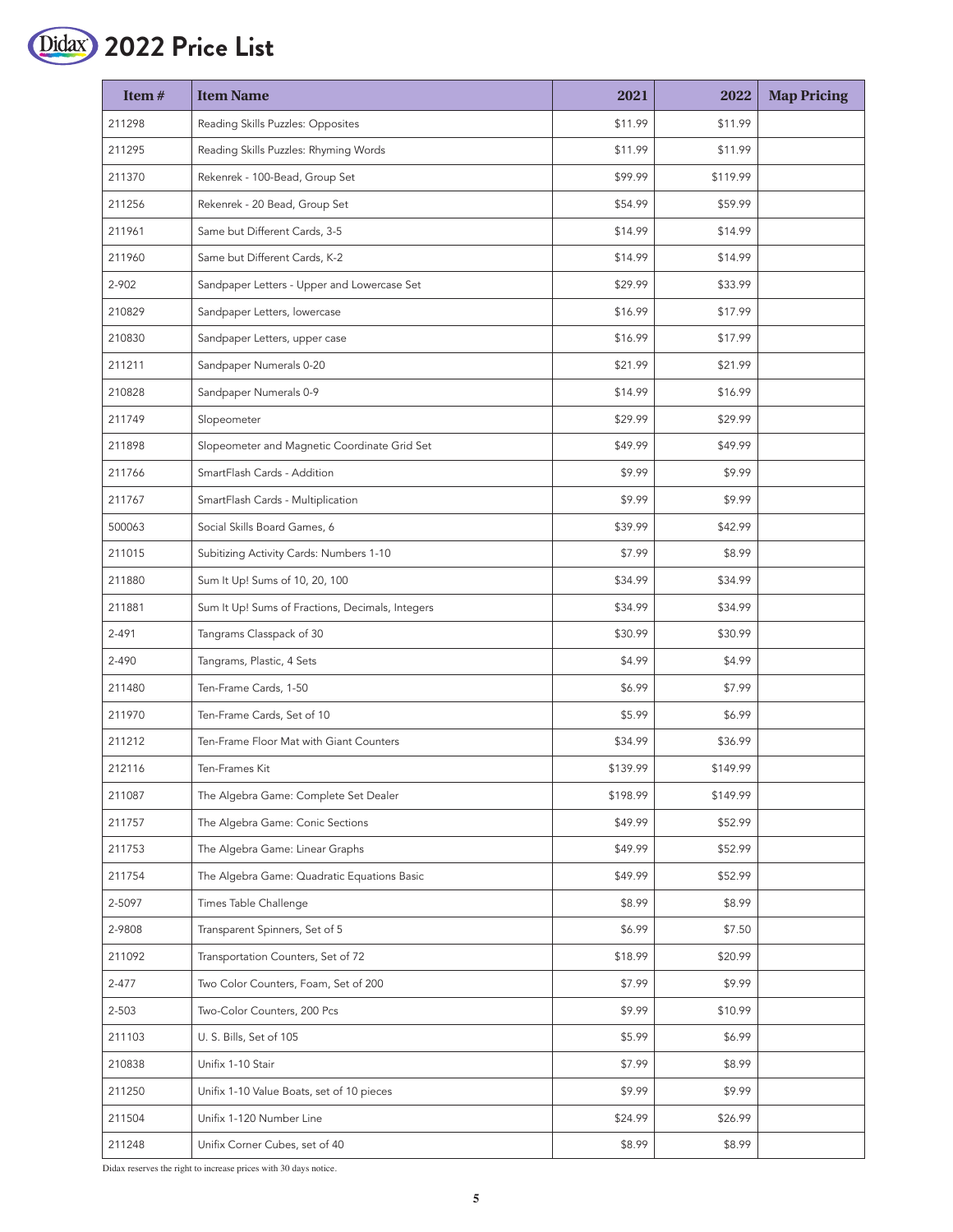

| Item#     | <b>Item Name</b>                                  | 2021     | 2022     | <b>Map Pricing</b> |
|-----------|---------------------------------------------------|----------|----------|--------------------|
| $2 - 121$ | Unifix Cubes for Pattern Building, Set of 240     | \$32.99  | \$36.99  | \$36.99            |
| 2-650     | Unifix Cubes for Place Value to 1 Million         | \$14.99  | \$16.99  |                    |
| 211771    | Unifix Cubes Hundred Base                         | \$9.99   | \$9.99   |                    |
| 211499    | Unifix Cubes Ten-Frame Cards                      | \$9.99   | \$10.99  |                    |
| 2-2510    | Unifix Cubes, 100 cubes in bag                    | \$13.99  | \$14.99  | \$14.99            |
| 2-244     | Unifix Cubes, Black, Set of 100                   | \$13.99  | \$15.99  | \$15.99            |
| 2-2410    | Unifix Cubes, Brown, Set of 100                   | \$13.99  | \$15.99  | \$15.99            |
| 2-248     | Unifix Cubes, Dark Blue, Set of 100               | \$13.99  | \$15.99  | \$15.99            |
| $2 - 242$ | Unifix Cubes, Green, Set of 100                   | \$13.99  | \$15.99  | \$15.99            |
| 2-245     | Unifix Cubes, Light Blue, Set of 100              | \$13.99  | \$15.99  | \$15.99            |
| $2 - 243$ | Unifix Cubes, Maroon, Set of 100                  | \$13.99  | \$15.99  | \$15.99            |
| 2-249     | Unifix Cubes, Orange, Set of 100                  | \$13.99  | \$15.99  | \$15.99            |
| 2-2411    | Unifix Cubes, Pink, Set of 100                    | \$13.99  | \$15.99  | \$15.99            |
| 2-2412    | Unifix Cubes, Purple, Set of 100                  | \$13.99  | \$15.99  | \$15.99            |
| $2 - 241$ | Unifix Cubes, Red, Set of 100                     | \$13.99  | \$15.99  | \$15.99            |
| 2-BKA     | Unifix Cubes, set of 1,000                        | \$114.99 | \$129.99 | \$129.99           |
| $2 - 25$  | Unifix Cubes, set of 100                          | \$13.99  | \$15.99  | \$15.99            |
| 2-2520    | Unifix Cubes, set of 200                          | \$25.25  | \$26.99  | \$26.99            |
| 2-300     | Unifix Cubes, set of 300                          | \$38.99  | \$42.99  | \$42.99            |
| $2 - 21$  | Unifix Cubes, set of 500                          | \$61.99  | \$66.99  | \$66.99            |
| $2 - 247$ | Unifix Cubes, White, Set of 100                   | \$13.99  | \$15.99  | \$15.99            |
| 2-246     | Unifix Cubes, Yellow, Set of 100                  | \$13.99  | \$15.99  | \$15.99            |
| 211896    | Unifix Gr. K-2 Kit                                | \$169.99 | \$189.99 |                    |
| 211088    | Unifix Graphing Base                              | \$9.99   | \$10.99  |                    |
| 2-737     | Unifix Large Magnets                              | \$19.99  | \$22.99  |                    |
| 2-810     | Unifix Letter Cubes, CVC set of 90                | \$19.99  | \$21.99  |                    |
| 2-828     | Unifix Letter Cubes, Blends, set of 90            | \$19.99  | \$21.99  |                    |
| 211037    | Unifix Magnetic Ten-Frames                        | \$14.99  | \$14.99  |                    |
| 211249    | Unifix Number Hats, 3 sets of 10 pieces           | \$8.99   | \$8.99   |                    |
| 211254    | Unifix Operations Tray                            | \$7.99   | \$7.99   |                    |
| 211411    | Unifix Reading: Early Phonics Activities          | \$14.99  | \$15.99  |                    |
| 211277    | Unifix Reading: Early Phonics Kit                 | \$32.99  | \$34.99  |                    |
| 211412    | Unifix Reading: Early Phonics Word-Building Cards | \$12.99  | \$12.99  |                    |
| 211413    | Unifix Reading: Phonics Activities                | \$14.99  | \$15.99  |                    |
| 211278    | Unifix Reading: Phonics Kit                       | \$52.99  | \$54.99  |                    |
| 211415    | Unifix Reading: Phonics Word-Building Cards       | \$12.99  | \$12.99  |                    |
| 2-2200    | Unifix Ten-Frames Train Set                       | \$19.99  | \$21.99  |                    |
| 2-5081    | Visual Discrimination                             | \$8.99   | \$8.99   |                    |
| 2-5278    | Visual Math Dictionary                            | \$14.99  | \$16.99  |                    |